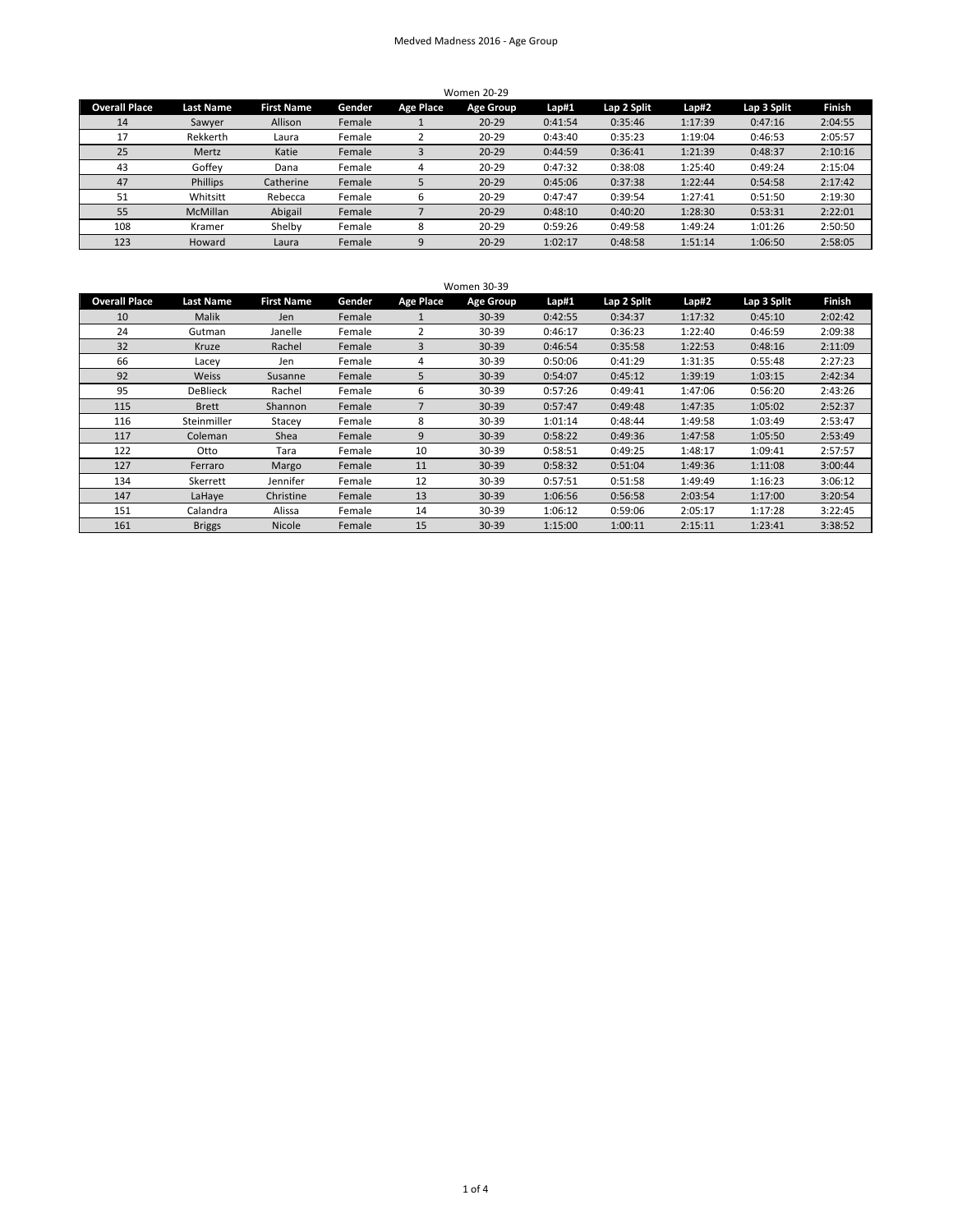## Medved Madness 2016 - Age Group

| <b>Women 40-49</b>   |                   |                   |        |                  |                  |         |             |         |             |               |
|----------------------|-------------------|-------------------|--------|------------------|------------------|---------|-------------|---------|-------------|---------------|
| <b>Overall Place</b> | <b>Last Name</b>  | <b>First Name</b> | Gender | <b>Age Place</b> | <b>Age Group</b> | Lap#1   | Lap 2 Split | Lap#2   | Lap 3 Split | <b>Finish</b> |
| 35                   | Camillaci         | Lisa              | Female | $\mathbf{1}$     | 40-49            | 0:45:52 | 0:37:10     | 1:23:02 | 0:49:31     | 2:12:33       |
| 54                   | Osborn            | Karen             | Female | $\overline{2}$   | 40-49            | 0:48:42 | 0:40:11     | 1:28:53 | 0:53:02     | 2:21:54       |
| 61                   | Feligno           | Danielle          | Female | 3                | 40-49            | 0:48:44 | 0:40:51     | 1:29:35 | 0:55:27     | 2:25:02       |
| 72                   | Matarazzo         | Hadley            | Female | 4                | 40-49            | 0:49:55 | 0:41:34     | 1:31:28 | 0:59:04     | 2:30:32       |
| 75                   | <b>Daggs</b>      | Colleen           | Female | 5                | 40-49            | 0:53:50 | 0:41:47     | 1:35:37 | 0:57:09     | 2:32:47       |
| 78                   | Kettell           | Angie             | Female | 6                | 40-49            | 0:51:41 | 0:43:14     | 1:34:55 | 0:59:41     | 2:34:36       |
| 79                   | Stokoe            | Gail              | Female | $\overline{7}$   | 40-49            | 0:54:45 | 0:42:32     | 1:37:18 | 0:58:00     | 2:35:18       |
| 88                   | Woodruff          | Missy             | Female | 8                | 40-49            | 0:53:02 | 0:43:54     | 1:36:57 | 1:04:32     | 2:41:29       |
| 98                   | <b>Brennan</b>    | Sharon            | Female | 9                | 40-49            | 0:54:49 | 0:47:25     | 1:42:14 | 1:04:06     | 2:46:19       |
| 101                  | Jasmin            | Bambi             | Female | 10               | 40-49            | 0:57:32 | 0:47:55     | 1:45:27 | 1:01:51     | 2:47:18       |
| 102                  | Abbott            | Wendy             | Female | 11               | 40-49            | 0:57:29 | 0:47:53     | 1:45:22 | 1:01:56     | 2:47:18       |
| 103                  | Antonini          | Christine         | Female | 12               | 40-49            | 0:57:31 | 0:47:54     | 1:45:24 | 1:01:55     | 2:47:19       |
| 105                  | Pagano            | Lauren            | Female | 13               | 40-49            | 0:56:19 | 0:47:17     | 1:43:36 | 1:06:01     | 2:49:37       |
| 106                  | Cilento           | Marla             | Female | 14               | 40-49            | 0:56:14 | 0:47:25     | 1:43:39 | 1:06:00     | 2:49:39       |
| 110                  | Kratky            | Janel             | Female | 15               | 40-49            | 0:59:17 | 0:46:43     | 1:46:00 | 1:05:10     | 2:51:11       |
| 111                  | Lambert           | Jennifer          | Female | 16               | 40-49            | 1:00:21 | 0:47:14     | 1:47:35 | 1:04:12     | 2:51:47       |
| 120                  | Ostrander         | Heather           | Female | 17               | 40-49            | 1:00:40 | 0:49:16     | 1:49:56 | 1:04:46     | 2:54:42       |
| 133                  | Hardv             | Sarah             | Female | 18               | 40-49            | 1:00:42 | 0:52:32     | 1:53:14 | 1:12:57     | 3:06:10       |
| 139                  | Wright            | Margaret          | Female | 19               | 40-49            | 1:00:53 | 0:52:13     | 1:53:06 | 1:17:18     | 3:10:25       |
| 140                  | <b>Buttars</b>    | Tracy             | Female | 20               | 40-49            | 1:00:58 | 0:52:02     | 1:53:00 | 1:17:26     | 3:10:26       |
| 141                  | Greco             | Roberta           | Female | 21               | 40-49            | 1:02:08 | 0:57:40     | 1:59:49 | 1:11:51     | 3:11:40       |
| 143                  | Tonkery           | Marybeth          | Female | 22               | 40-49            | 1:07:03 | 0:52:34     | 1:59:37 | 1:12:22     | 3:11:59       |
| 144                  | Lopata            | Amy               | Female | 23               | 40-49            | 1:06:46 | 0:54:03     | 2:00:49 | 1:12:25     | 3:13:14       |
| 148                  | Mauger            | Lisa              | Female | 24               | 40-49            | 1:06:57 | 0:57:17     | 2:04:15 | 1:16:48     | 3:21:03       |
| 150                  | D'Ovidio          | Julie             | Female | 25               | 40-49            | 1:06:13 | 0:59:31     | 2:05:44 | 1:17:01     | 3:22:45       |
| 154                  | Idzik             | Lauren            | Female | 26               | 40-49            | 1:10:15 | 0:56:30     | 2:06:45 | 1:18:53     | 3:25:39       |
| 156                  | Rawlins           | Vicki             | Female | 27               | 40-49            | 1:09:41 | 0:58:40     | 2:08:21 | 1:20:50     | 3:29:11       |
| 157                  | Simmons           | Jady              | Female | 28               | 40-49            | 1:08:23 | 0:57:18     | 2:05:42 | 1:24:10     | 3:29:52       |
| 160                  | <b>MICHIELSEN</b> | <b>MELISSA</b>    | Female | 29               | 40-49            | 1:11:25 | 1:02:31     | 2:13:56 | 1:23:30     | 3:37:27       |
| 162                  | Kelley            | Missy             | Female | 30               | 40-49            | 1:15:02 | 1:00:13     | 2:15:15 | 1:23:41     | 3:38:56       |
| 165                  | Hartigan          | Kathleen          | Female | 31               | 40-49            | 1:11:26 | 1:02:37     | 2:14:03 | 1:26:47     | 3:40:49       |
| 166                  | Fleming           | Katherine         | Female | 32               | 40-49            | 1:10:17 | 1:15:51     | 2:26:08 | 1:23:35     | 3:49:43       |

| <b>Overall Place</b> | <b>Last Name</b> | <b>First Name</b> | Gender | Age Place | <b>Age Group</b> | Lap#1   | Lap 2 Split | Lap#2   | Lap 3 Split | <b>Finish</b> |
|----------------------|------------------|-------------------|--------|-----------|------------------|---------|-------------|---------|-------------|---------------|
| 8                    | Lorenzo          | Robin             | Female |           | $50 - 59$        | 0:41:50 | 0:33:09     | 1:14:59 | 0:45:28     | 2:00:27       |
| 64                   | <b>DeCiantis</b> | <b>Beth Anne</b>  | Female |           | 50-59            | 0:49:58 | 0:40:52     | 1:30:50 | 0:55:04     | 2:25:55       |
| 67                   | Carletta         | Alison            | Female |           | $50 - 59$        | 0:50:57 | 0:41:19     | 1:32:16 | 0:55:08     | 2:27:24       |
| 97                   | Giraulo          | Chervl            | Female |           | 50-59            | 0:55:16 | 0:45:29     | 1:40:46 | 1:04:03     | 2:44:48       |
| 149                  | Allen            | Shari             | Female |           | $50 - 59$        | 1:06:10 | 0:58:39     | 2:04:48 | 1:17:57     | 3:22:45       |
| 153                  | Graffeo          | Kim               | Female | b         | 50-59            | 1:03:37 | 0:59:04     | 2:02:41 | 1:20:18     | 3:22:59       |
| 163                  | Olson            | Jeri              | Female |           | $50 - 59$        | 1:12:23 | 1:01:49     | 2:14:12 | 1:25:47     | 3:39:59       |
| 167                  | <b>Hitchcock</b> | Jeanine           | Female | 8         | 50-59            | 1:16:40 | 1:05:48     | 2:22:28 | 1:32:10     | 3:54:38       |
| 168                  | Coville          | Angie             | Female | 9         | $50 - 59$        | 1:18:40 | 1:10:27     | 2:29:07 | 1:29:28     | 3:58:35       |
| 169                  | Hahn             | Patti             | Female | 10        | 50-59            | 1:23:32 | 1:11:12     | 2:34:44 | 1:42:54     | 4:17:38       |

| Women 60-69          |                  |                   |        |                  |           |         |             |         |             |               |  |
|----------------------|------------------|-------------------|--------|------------------|-----------|---------|-------------|---------|-------------|---------------|--|
| <b>Overall Place</b> | <b>Last Name</b> | <b>First Name</b> | Gender | <b>Age Place</b> | Age Group | Lap#1   | Lap 2 Split | Lap#2   | Lap 3 Split | <b>Finish</b> |  |
| 107                  | Ingalls          | Cindv             | Female |                  | 60-69     | 1:00:20 | 0:47:14     | 1:47:34 | 1:02:07     | 2:49:41       |  |
| 135                  | Rand             | Jean              | Female |                  | 60-69     | 1:05:31 | 0:52:30     | 1:58:01 | 1:09:03     | 3:07:04       |  |
| 155                  | Prvor            | Marilee           | Female |                  | 60-69     | 1:09:43 | 0:58:37     | 2:08:21 | 1:20:50     | 3:29:11       |  |

| Men 19 and Under     |                  |                   |        |                  |           |         |             |         |             |               |  |  |
|----------------------|------------------|-------------------|--------|------------------|-----------|---------|-------------|---------|-------------|---------------|--|--|
| <b>Overall Place</b> | <b>Last Name</b> | <b>First Name</b> | Gender | <b>Age Place</b> | Age Group | Lap#1   | Lap 2 Split | Lap#2   | Lap 3 Split | <b>Finish</b> |  |  |
| 50                   | Batson           | Austin            | Male   |                  | U19       | 0:48:10 | 0:39:24     | 1:27:34 | 0:51:54     | 2:19:29       |  |  |
| 99                   | Trepanier-Peck   | Andrew            | Male   |                  | U19       | 0:58:42 | 0:45:41     | 1:44:24 | 1:02:31     | 2:46:54       |  |  |
| 142                  | Marchitell       | Evan              | Male   |                  | U19       | 1:02:06 | 0:57:44     | 1:59:51 | 1:11:50     | 3:11:40       |  |  |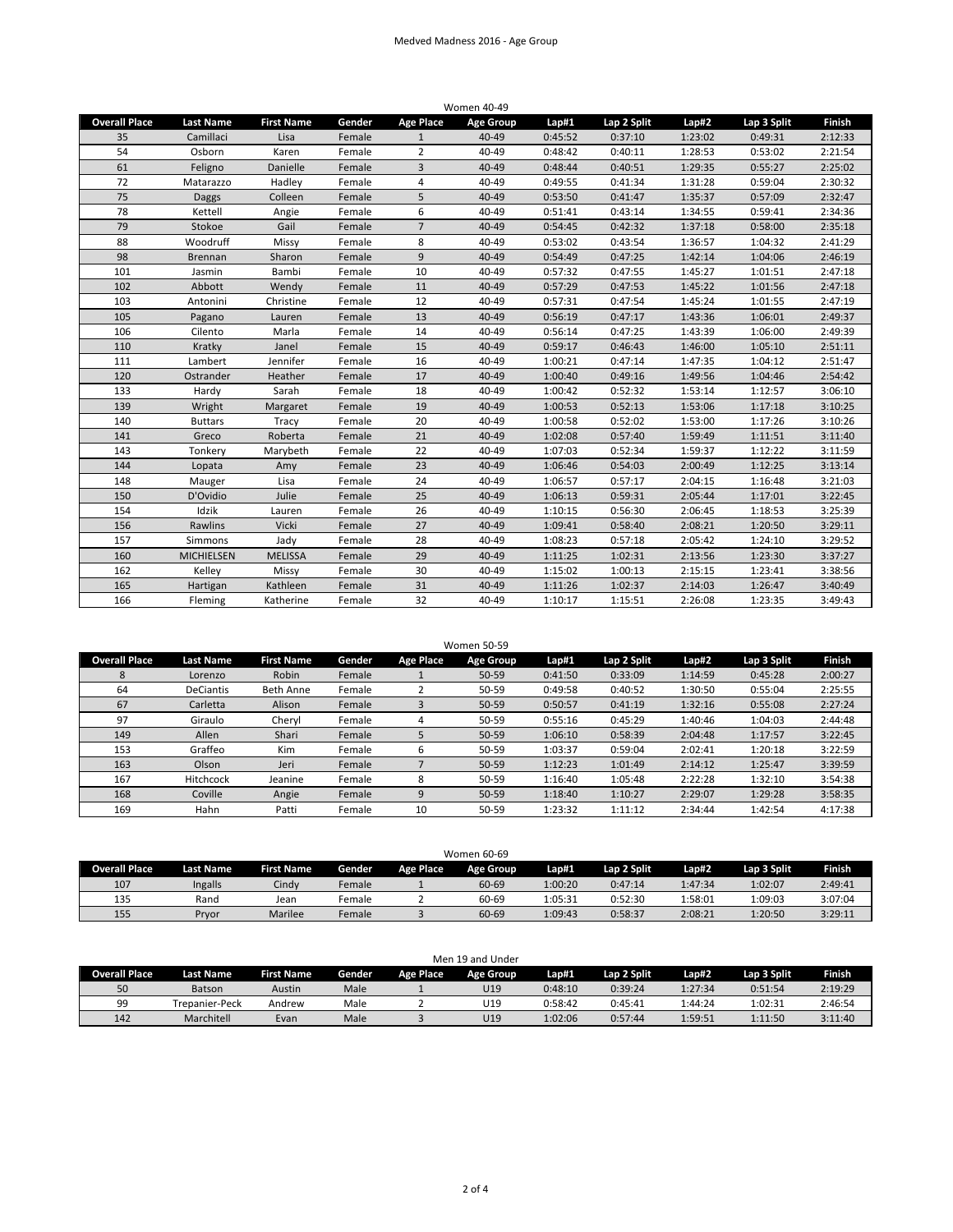## Medved Madness 2016 - Age Group

| Men 20-29            |                  |                   |        |           |           |         |             |         |             |               |  |
|----------------------|------------------|-------------------|--------|-----------|-----------|---------|-------------|---------|-------------|---------------|--|
| <b>Overall Place</b> | <b>Last Name</b> | <b>First Name</b> | Gender | Age Place | Age Group | Lap#1   | Lap 2 Split | Lap#2   | Lap 3 Split | <b>Finish</b> |  |
| 2                    | <b>Nesbitt</b>   | Philip            | Male   |           | $20 - 29$ | 0:37:16 | 0:29:29     | 1:06:45 | 0:39:48     | 1:46:32       |  |
| 3                    | Hilt             | Zachary           | Male   |           | $20 - 29$ | 0:38:15 | 0:30:47     | 1:09:01 | 0:43:22     | 1:52:24       |  |
| 9                    | <b>McCormick</b> | Sean              | Male   | 3         | $20 - 29$ | 0:41:30 | 0:33:14     | 1:14:44 | 0:46:16     | 2:01:00       |  |
| 20                   | <b>McMillan</b>  | Robert            | Male   | 4         | $20 - 29$ | 0:43:10 | 0:35:13     | 1:18:23 | 0:50:34     | 2:08:57       |  |
| 27                   | Helm             | Matthew           | Male   | 5         | $20 - 29$ | 0:45:11 | 0:36:15     | 1:21:27 | 0:49:18     | 2:10:44       |  |
| 28                   | Kuchera          | Timothy           | Male   | 6         | $20 - 29$ | 0:45:11 | 0:36:15     | 1:21:26 | 0:49:18     | 2:10:45       |  |
| 29                   | Keenan           | <b>Mike</b>       | Male   |           | $20 - 29$ | 0:43:42 | 0:37:28     | 1:21:10 | 0:49:51     | 2:11:01       |  |
| 30                   | Modica           | Joseph            | Male   | 8         | $20 - 29$ | 0:43:47 | 0:37:25     | 1:21:12 | 0:49:49     | 2:11:01       |  |
| 31                   | Boyle            | William           | Male   | 9         | $20 - 29$ | 0:47:16 | 0:35:30     | 1:22:45 | 0:48:16     | 2:11:02       |  |
| 62                   | Meehl            | Jordan            | Male   | 10        | $20 - 29$ | 0:52:16 | 0:40:47     | 1:33:03 | 0:52:27     | 2:25:30       |  |
| 71                   | Taylor           | Marcus            | Male   | 11        | $20 - 29$ | 0:55:33 | 0:41:58     | 1:37:31 | 0:51:32     | 2:29:03       |  |
| 89                   | Hansen           | lan               | Male   | 12        | $20 - 29$ | 0:53:52 | 0:41:49     | 1:35:40 | 1:05:53     | 2:41:33       |  |
| 126                  | Roberts          | Erik              | Male   | 13        | $20 - 29$ | 0:48:10 | 0:39:29     | 1:27:39 | 1:32:45     | 3:00:24       |  |

| <b>Overall Place</b> | <b>Last Name</b> | <b>First Name</b> | Gender | <b>Age Place</b> | Men 30-39<br><b>Age Group</b> | Lap#1   | Lap 2 Split | Lap#2   | Lap 3 Split | <b>Finish</b> |
|----------------------|------------------|-------------------|--------|------------------|-------------------------------|---------|-------------|---------|-------------|---------------|
| $\mathbf{1}$         | Twohig           | Mike              | Male   | $\mathbf{1}$     | 30-39                         | 0:37:31 | 0:29:37     | 1:07:08 | 0:38:57     | 1:46:05       |
| 5                    | Reetz            | Tim               | Male   | $\overline{2}$   | 30-39                         | 0:38:05 | 0:31:47     | 1:09:51 | 0:45:51     | 1:55:43       |
| 6                    | <b>Matthews</b>  | <b>Brian</b>      | Male   | 3                | 30-39                         | 0:41:30 | 0:33:20     | 1:14:49 | 0:43:20     | 1:58:09       |
| 11                   | Ostrander        | Daniel            | Male   | 4                | 30-39                         | 0:44:36 | 0:33:38     | 1:18:13 | 0:45:08     | 2:03:21       |
| 18                   | Dumrese          | Evan              | Male   | 5                | 30-39                         | 0:41:57 | 0:35:50     | 1:17:47 | 0:48:36     | 2:06:23       |
| 21                   | Burgoyne         | Russell           | Male   | 6                | 30-39                         | 0:43:36 | 0:34:45     | 1:18:20 | 0:50:54     | 2:09:14       |
| 26                   | Stevenson        | Joseph            | Male   | $\overline{7}$   | 30-39                         | 0:45:09 | 0:36:11     | 1:21:20 | 0:49:10     | 2:10:30       |
| 34                   | Howland          | Tim               | Male   | 8                | 30-39                         | 0:46:26 | 0:36:37     | 1:23:03 | 0:48:58     | 2:12:01       |
| 36                   | Newcomer         | Justin            | Male   | 9                | 30-39                         | 0:46:15 | 0:36:33     | 1:22:48 | 0:50:02     | 2:12:50       |
| 37                   | Johnson          | Doug              | Male   | 10               | 30-39                         | 0:49:50 | 0:37:38     | 1:27:28 | 0:45:55     | 2:13:24       |
| 39                   | Pomerhn          | Nathan            | Male   | 11               | 30-39                         | 0:47:01 | 0:37:42     | 1:24:42 | 0:49:40     | 2:14:23       |
| 41                   | LoTempio         | Charlie           | Male   | 12               | 30-39                         | 0:45:35 | 0:37:33     | 1:23:08 | 0:51:55     | 2:15:03       |
| 42                   | Brophy           | Matthew           | Male   | 13               | 30-39                         | 0:47:31 | 0:38:08     | 1:25:39 | 0:49:24     | 2:15:04       |
| 59                   | Stratton         | Josh              | Male   | 14               | 30-39                         | 0:46:52 | 0:39:09     | 1:26:01 | 0:58:56     | 2:24:57       |
| 60                   | O'Brien          | Chris             | Male   | 15               | 30-39                         | 0:47:33 | 0:38:33     | 1:26:06 | 0:58:52     | 2:24:58       |
| 63                   | Adams            | Richard           | Male   | 16               | 30-39                         | 0:52:16 | 0:40:45     | 1:33:01 | 0:52:28     | 2:25:30       |
| 69                   | Meyer            | James             | Male   | 17               | 30-39                         | 0:53:46 | 0:42:03     | 1:35:49 | 0:52:19     | 2:28:08       |
| 77                   | Bloom            | Don               | Male   | 18               | 30-39                         | 0:54:31 | 0:42:50     | 1:37:21 | 0:56:45     | 2:34:06       |
| 86                   | Lindsay          | Daniel            | Male   | 19               | 30-39                         | 0:49:37 | 0:42:30     | 1:32:07 | 1:06:23     | 2:38:30       |
| 91                   | Snyder           | Rvan              | Male   | 20               | 30-39                         | 0:57:15 | 0:44:47     | 1:42:02 | 1:00:28     | 2:42:30       |
| 94                   | Brown            | Andrew            | Male   | 21               | 30-39                         | 0:59:12 | 0:44:42     | 1:43:54 | 0:59:26     | 2:43:20       |
| 109                  | Vermeulen        | <b>Nick</b>       | Male   | 22               | 30-39                         | 0:58:40 | 0:50:46     | 1:49:26 | 1:01:26     | 2:50:52       |
| 124                  | Smith            | Levi              | Male   | 23               | 30-39                         | 0:57:35 | 0:49:20     | 1:46:56 | 1:11:10     | 2:58:06       |
| 130                  | Pedzich          | Adam              | Male   | 24               | 30-39                         | 0:59:54 | 0:51:03     | 1:50:57 | 1:14:09     | 3:05:05       |
| 131                  | McKnight         | Jason             | Male   | 25               | 30-39                         | 0:59:56 | 0:51:03     | 1:50:59 | 1:14:07     | 3:05:06       |
| 132                  | Tegeder          | Glenn             | Male   | 26               | 30-39                         | 0:58:35 | 0:51:03     | 1:49:38 | 1:16:14     | 3:05:52       |